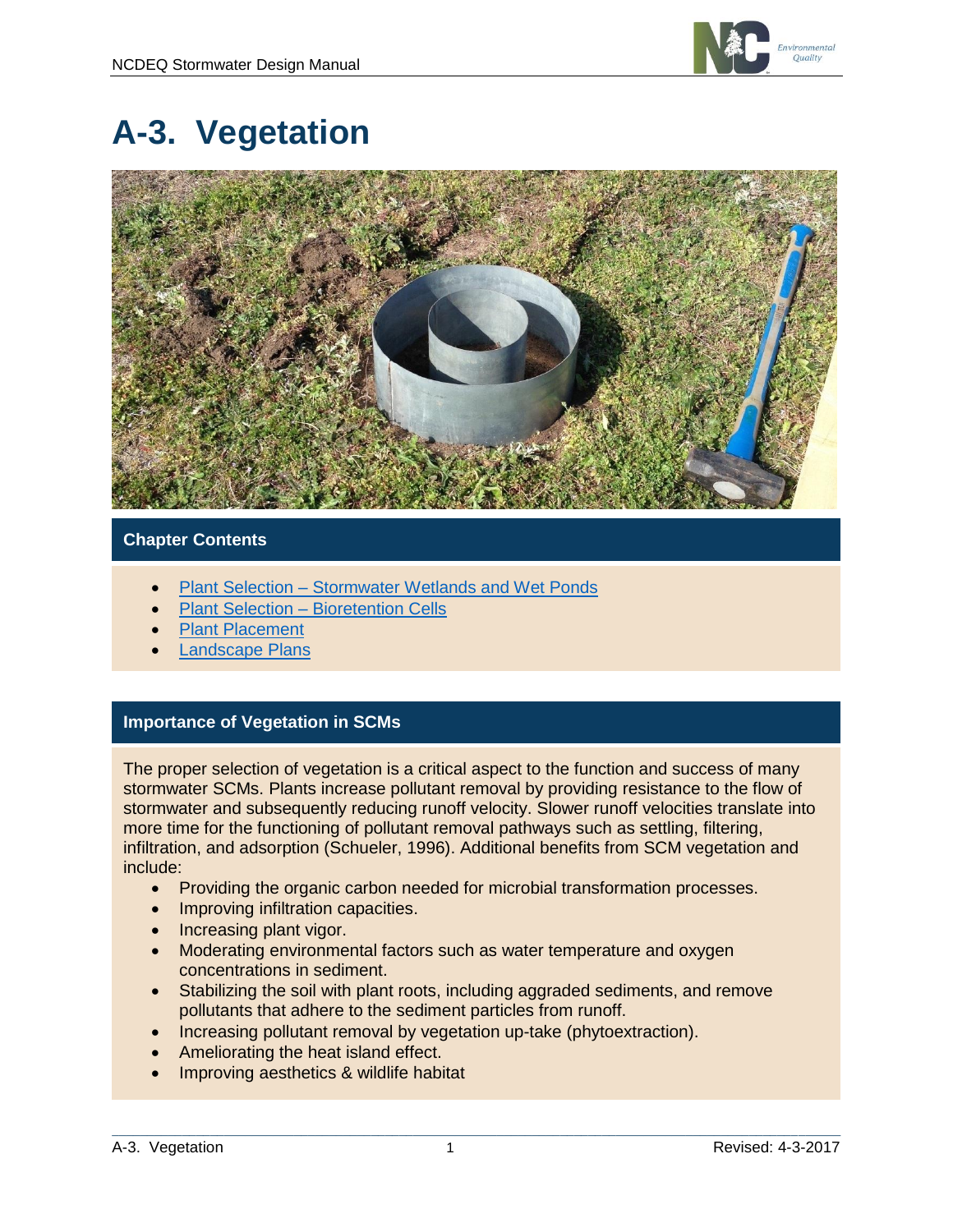

# <span id="page-1-0"></span>**Plant Selection - Stormwater Wetlands & Wet Ponds**

The interplay between plants, hydrology, and soil composition are vital to the water quality function of stormwater wetlands and wet detention basins. Therefore, it is essential that selected plant materials are appropriate for the anticipated conditions. Hydrologic zones describe the degree to which an area is inundated by water. Plant selection should be consistent with anticipated hydrology. These inundation levels have been divided into four zones shown below. The descriptions of these zones in this chapter are meant to depict them in only the broadest terms. For specific design guidance and recommended plant species, please see the Stormwater Wetland and Wet Detention Basin chapters of this manual.

**Deep Pool** - Open water and permanent deep pools ranges are best colonized by plants with submerged roots. The function of vegetated deep pools areas is to slow flow velocities and trap sediment, to absorb nutrients in the water column, improve oxidation and create habitat for wildlife and mosquito predators such as frogs, fish, and dragonfly nymphs during dry times.

**Shallow Water** - Shallow Water includes all areas that are inundated by the normal pool to a depth up to 9 inches. This zone does become drier during periods of drought. Shallow water zones, such as littoral shelves should be vegetated with emergent plants and provide some of the best treatment zones in the wetland.

**Shallow Land** - The shallow land zone is the temporary storage volume portion of a Wet Pond or Stormwater Wetland. The primary landscaping objectives for this zone are to stabilize the slopes characteristic of this zone and optimize pollutant removal. Shallow land zones should be planted with wetland vegetation capable of growing in alternating dry and inundated conditions.

**Upland** - This zone extends above the maximum design water surface elevation (never inundated) and often includes the outermost buffer of a pond or wetland. Plant selections should be made based on soil condition, slope stability, light, ease of maintenance, and function within the landscape because little or no water inundation will occur.

# <span id="page-1-1"></span>**Plant Selection - Bioretention Cells**

Plants used in bioretention cells must be able to withstand widely varying soil moisture conditions. Conditions in bioretention cells can be very dry for long time periods, punctuated with periods of temporary submergence. Although some plant species used in stormwater wetlands and wet detention ponds can be used in bioretention cells, they are often not suitable for all areas in these SCMs. Additionally, bioretention cells can have an alternate planting option where the entire surface of the cell is grassed. Sod should be installed when grass is used for bioretention cells as seeding is typically not a viable option. For specific design guidance and recommended plant species, please see the Bioretention chapter of this manual.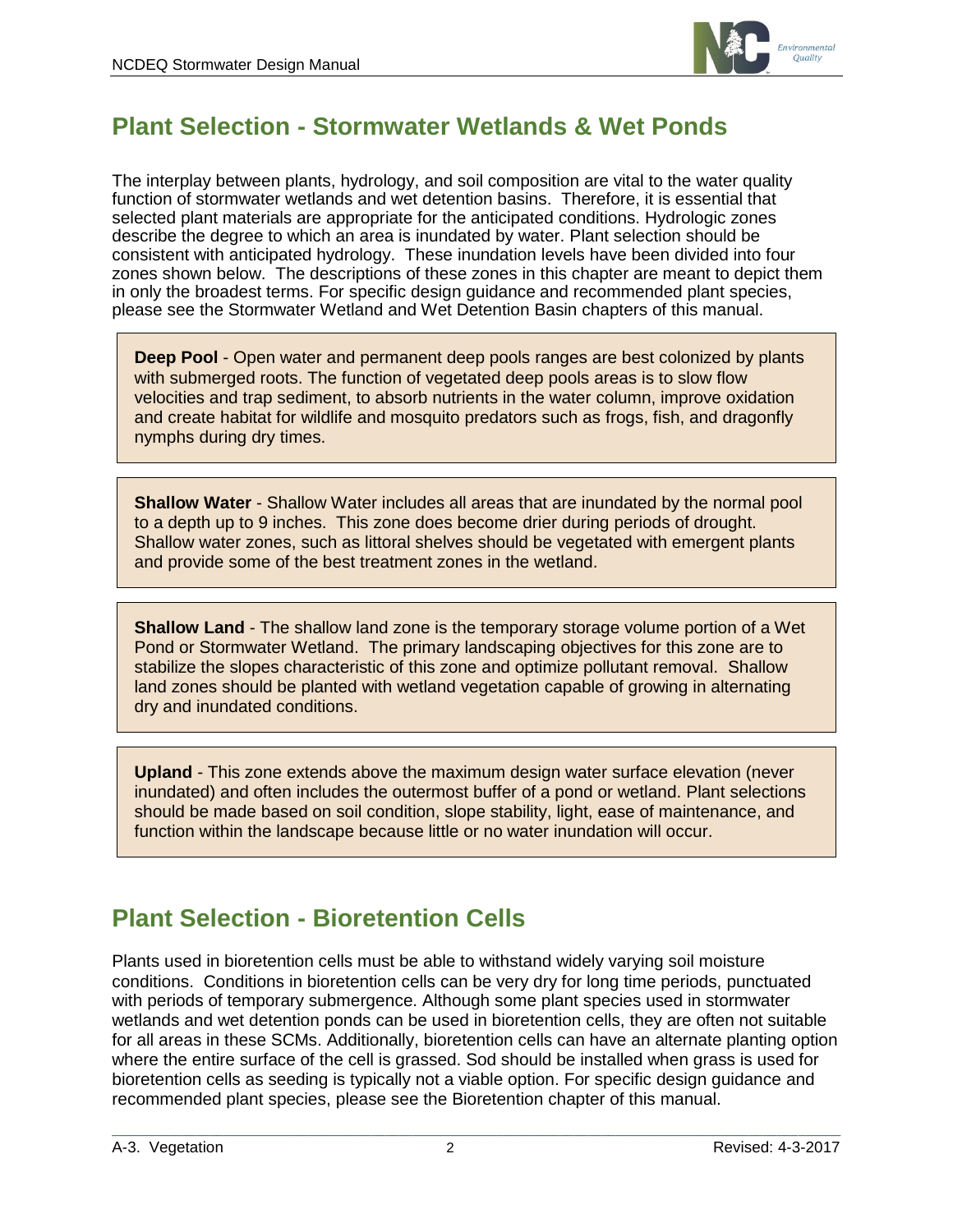

# <span id="page-2-0"></span>**Plant Placement**

- The type of vegetation shall be restricted on dams and berms that impound water either permanently or temporarily during storm events. This restriction does not apply to cut slopes that form pond banks, only to the top, and front and back embankment slopes of dams and berms. Trees or woody shrubs shall not be planted on water impounding dams and berms. This helps avoid channeling or piping of impounded water along roots, damage to the integrity of dams and berms should trees topple, and to enable inspection of the SCM. Only non-clumping turf grasses shall be planted on water impounding dams and berms. Non-clumping turf grasses allow for unobstructed visibility of dam and berm slopes for detecting potential dam safety problems such as animal burrows, slumping, sink holes, or fractures in the berm and reduce the risk of erosion on embankments.
- Planting of trees and shrubs should not be located where they would adversely impact inspection and maintenance access pathways, inlet or outlet pipes, or manmade drainage structures such as spillways or flow spreaders. Species with roots that seek water (e.g., willow and poplar), should be avoided within 50 feet of pipes or manmade structures. This also allows for future inspection and maintenance activities, and to avoid shading of areas intended to be maintained in grass.
- All landscape material, including grass, should be planted in good topsoil. Native underlying soils may be suitable for planting if amended with sufficient quantities of well-aged compost tilled into the subgrade. Compost used should meet specifications for Grade A compost quality.
- Soil in which trees or shrubs are planted may need additional enrichment or additional compost top-dressing depending on the results of soil analysis. Consult a plant nursery, landscape professional, or arborist for site-specific recommendations.
- Evergreen trees and trees which produce relatively little leaf-fall are preferred in areas draining to a detention device. Leaf litter has the potential to accumulate in and around outlet devices, which can clog small weirs or orifices.
- Trees should be set back so that branches do not extend over the permanent pool of a detention device (to prevent leaf-drop into the water and clogging issues).
- Drought-tolerant species are recommended.

### <span id="page-2-1"></span>**Landscape Plans**

Healthy, thriving vegetation plays a key role in the performance of many stormwater SCM facilities. Facility-specific planting requirements are given in their respective chapters. These requirements are based on the collective experiences of NC DEQ and North Carolina State University Biological and Agricultural Engineering faculty and staff as well as standard landscape industry methods for design and construction. The landscape planting design must include elements that ensure plant survival and overall functional success. Plant selection is a complex task, involving matching the plant's physiological characteristics with a site's particular environmental conditions. The following factors should be considered:

- Site conditions (e.g., Amount of sunlight and shade, wind direction and intensity, type and quantity of pollutants contained within stormwater runoff, etc.).
- Soil moisture and drought tolerance.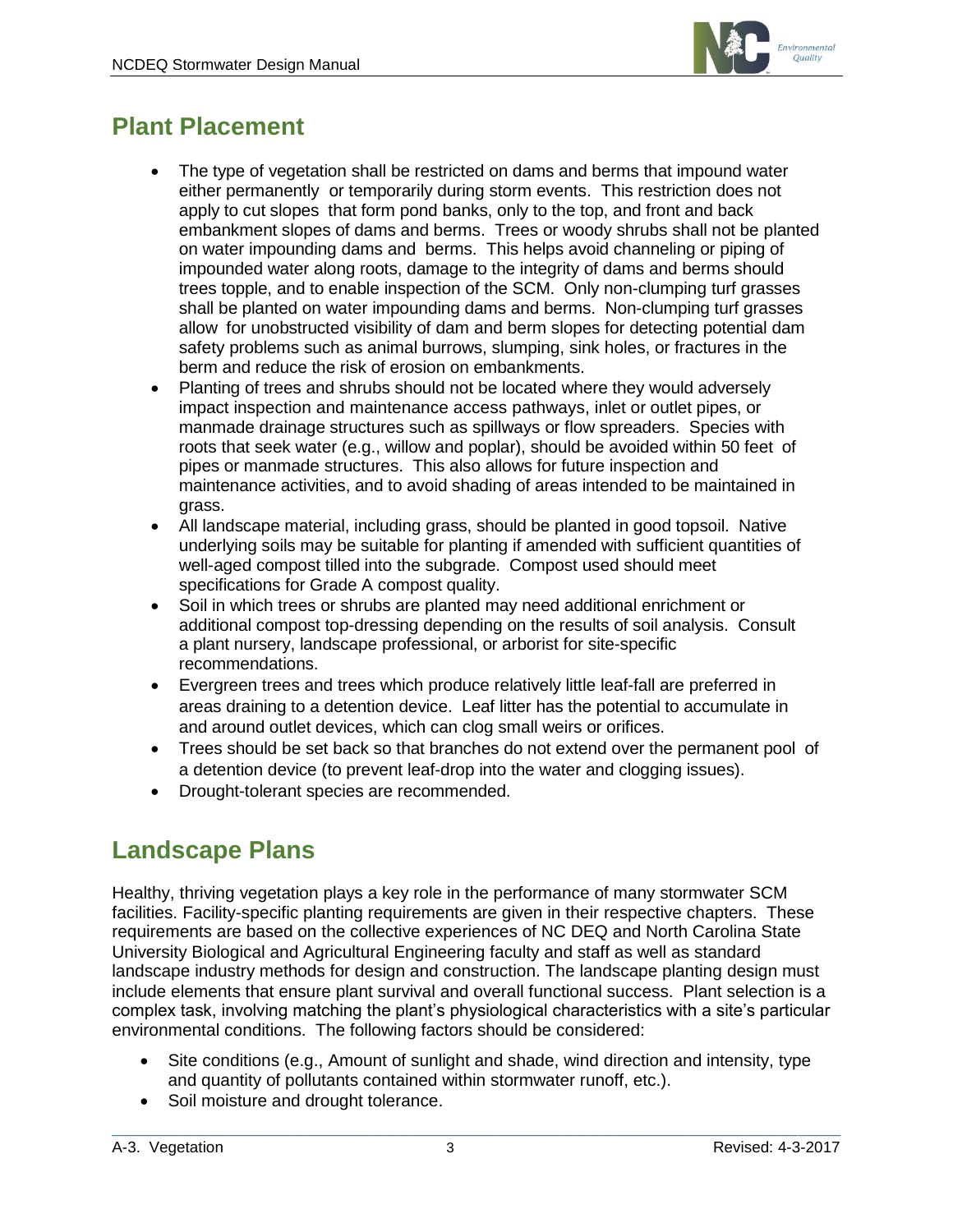

- Sediment and organic matter build-up.
- Potential for outlet structure clogging (e.g., root structure).
- Maintenance.
- Wildlife use (including mosquitoes).
- Preference for native and non-invasive species
- Plant growth rate and ultimate height
- Aesthetics/ability to meet both landscape and stormwater SCM requirements.

Individual plants often have physiological characteristics difficult to convey in a general list. It is necessary to investigate specific information to ensure successful plant selection. There are many resources available to guide designers in the selection of plant material for stormwater SCM facilities. Knowledgeable landscape architects, wetland scientists, urban foresters, and nursery suppliers provide valuable information for considering specific conditions for successful plant establishment and accounting for the variable nature of stormwater hydrology.

Plant species recommendations are provided in each relevant SCM design chapter. Those species lists provided are based on what has been observed in NC to have better performance or survival for unique conditions present in each type of SCM.

Landscape plans should be prepared by a licensed professional. They should include the following items, at a minimum:

#### **1. Landscape plan sheet(s)**

- An appropriately scaled construction drawing (typically at  $1" = 20'$ ) to accurately locate and represent the type and spacing of plant material used within the SCM facility. Representation of plant material should be to scale and depicted at the mature width or spread.
- A key that identifies all plant material used in the planting plan. The symbols used to identify the plants will correlate with the plant schedule. Plant groupings on the drawing are usually shown by an identifying symbol and the number of plants in that particular group.
- A list any other necessary information to communicate special construction or installation requirements such as mulching, hydro-seeding, tacking, materials, or methods such as specific plants that must be field located or approved by the designer and size or form matching of an important plant grouping.

### **2. Plant list/table**

- This must include scientific name, common name, quantity, nursery container size, container type (e.g., bare root, b&b, plug, container, etc.), appropriate planting season, and other information in accordance with the SCM facility-specific planting section and landscape industry standards.
- Source of the plant materials must be indicated in the plant schedule. Plant material should be purchased from a similar provenance<sup>1</sup> or local source if possible to ensure maximum survivability.
- Native plants species should be specified.
- No invasive species should be specified.
- **3. Soil media specifications.** If topsoil is specified, indicate the topsoil stockpile location or source of the topsoil if imported to the site. Required or anticipated soil